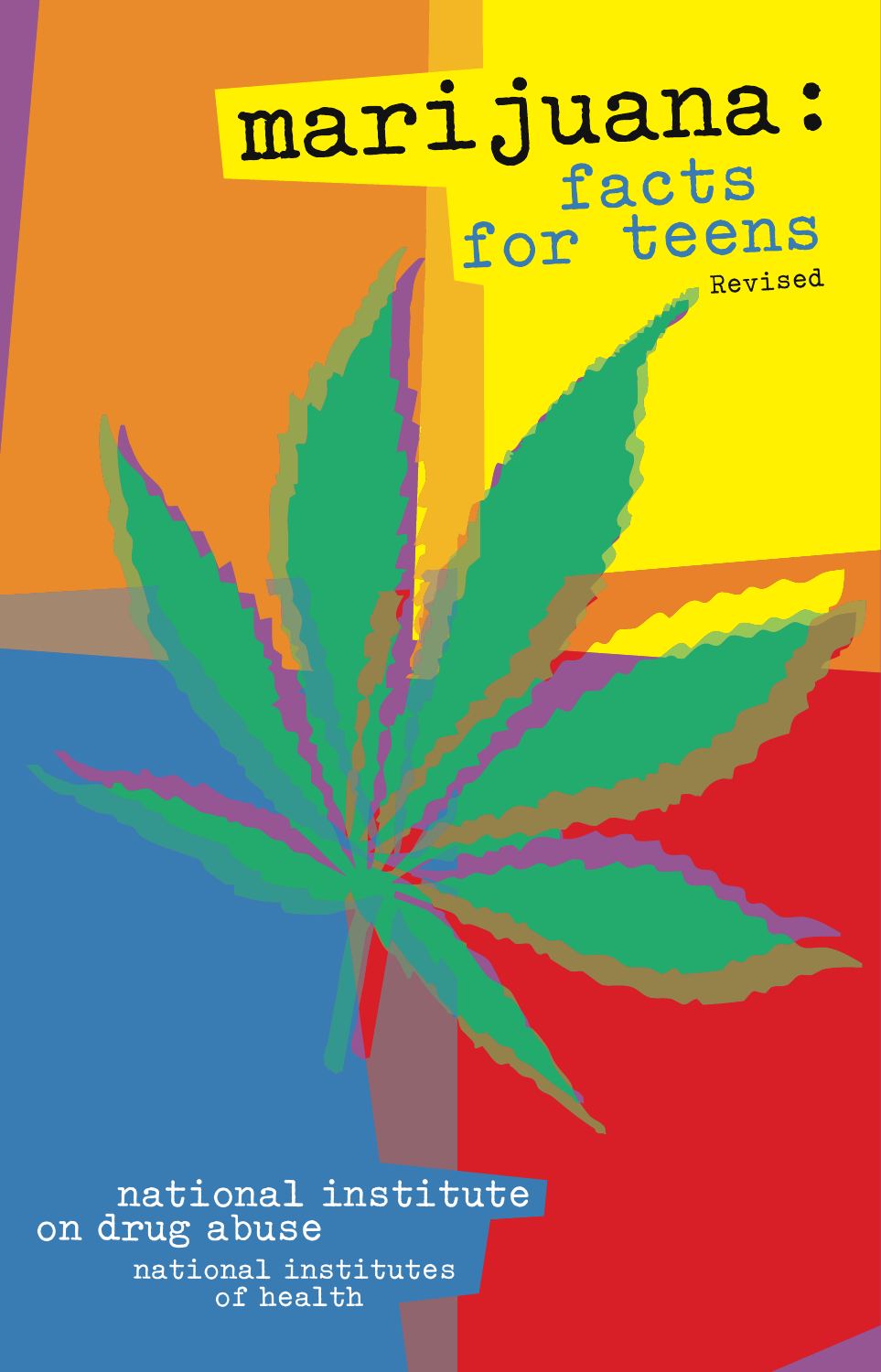<u>?</u> <u>?</u> ? <u> ၇</u> 7 <u>?</u> 7 <u> ၇</u> ? <u>?</u>  $\boldsymbol{P}$ 7  $\boldsymbol{P}$ 7  $\mathbf{P}$ **?** <u>?</u> 2  $\boldsymbol{P}$ <u>?</u> 7 7 <u>?</u> 9  $\boldsymbol{P}$  $\boldsymbol{\eta}$ ? 7 <u>?</u>  $\mathbf{P}$ 7 7 <u>?</u> ? 9 8  $\blacksquare$ Ŋ  $\bigcap$ Ŋ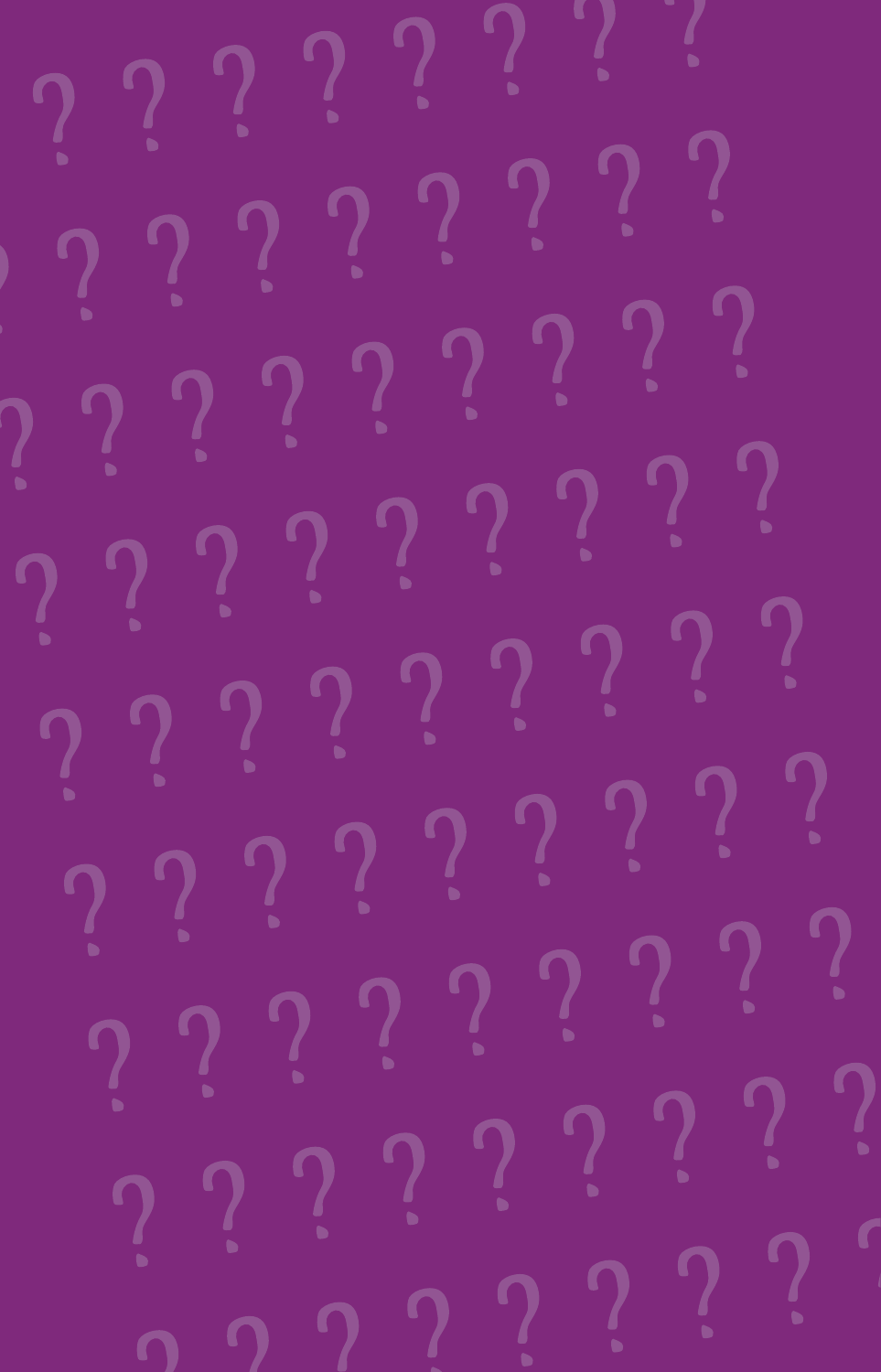# **Contents...**

| What is marijuana? Are there different kinds?                          | $\overline{c}$ |
|------------------------------------------------------------------------|----------------|
| How is marijuana used?                                                 | 4              |
| How long does marijuana stay in the user's body?                       | 5              |
| How many teens smoke marijuana?                                        | 5              |
| Why do young people use marijuana?                                     | 5              |
| What happens if you smoke marijuana?                                   | 6              |
| What are the short-term effects of marijuana use?                      | 8              |
| Does marijuana affect school, sports, or other activities?             | 9              |
| What are the long-term effects of marijuana use?                       | 9              |
| Does marijuana lead to the use of other drugs?                         | 10             |
| How can you tell if someone has been using marijuana?                  | 11             |
| Is marijuana sometimes used as a medicine?                             | 11             |
| How does marijuana affect driving?                                     | 12             |
| If a woman is pregnant and smokes marijuana,<br>will it hurt the baby? | 14             |
| What does marijuana do to the brain?                                   | 15             |
| Can people become addicted to marijuana?                               | 16             |
| What if a person wants to quit using the drug?                         | 16             |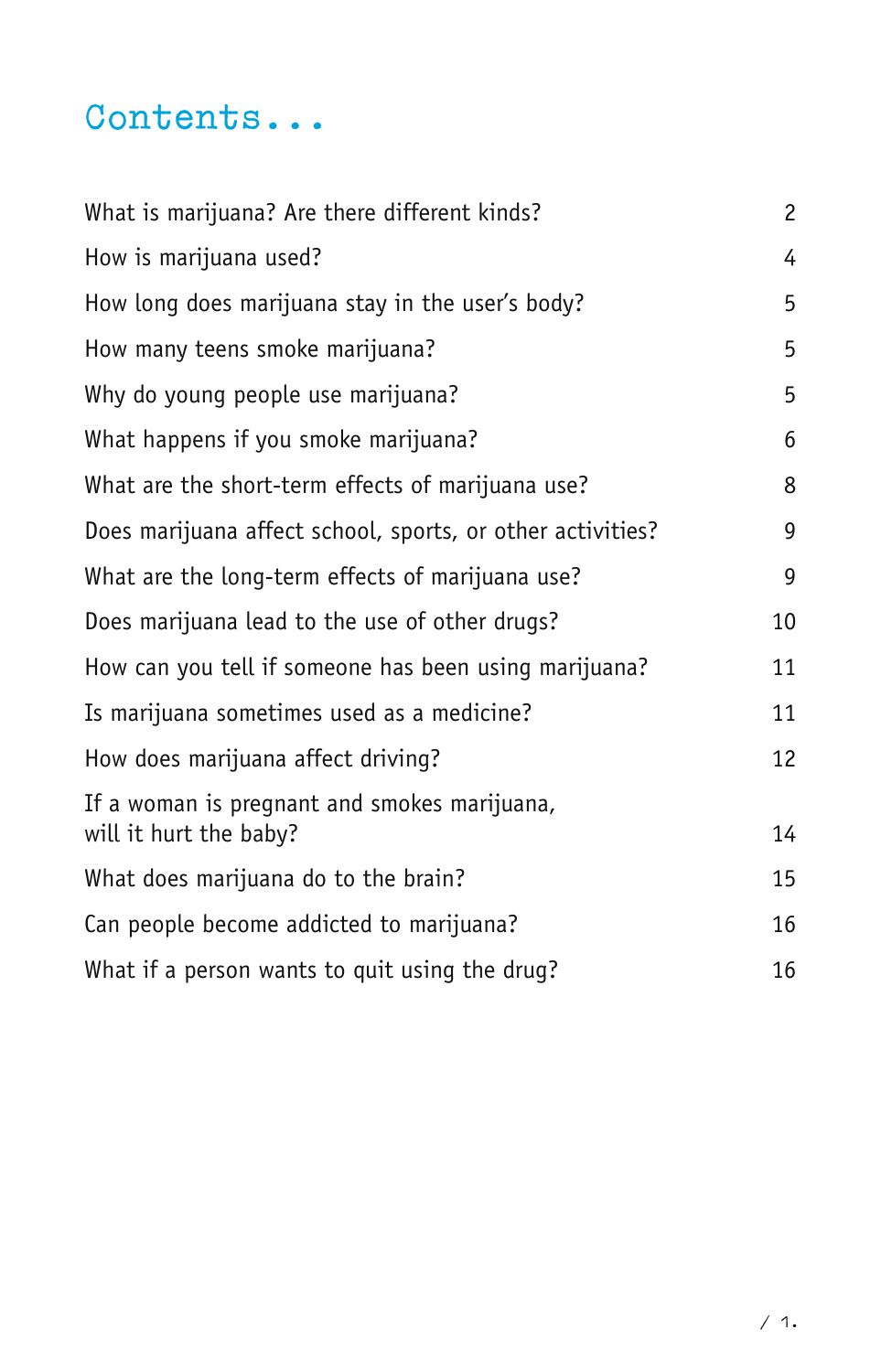A: Marijuana is a green, brown, or gray mixture of dried, shredded leaves, stems, seeds, and flowers of the hemp plant. You may hear marijuana called by street names such as pot, herb, weed, grass, boom, Mary Jane, gangster, or chronic. There are more than 200 slang terms for marijuana.

> Sinsemilla (sin-seh-me-yah; it's a Spanish word), hashish ("hash" for short), and hash oil are stronger forms of marijuana.

 All forms of marijuana are mind-altering (psychoactive). In other words, they change how the brain works. They all contain THC (delta-9-tetrahydrocannabinol), the main active chemical in marijuana. They also contain more than 400 other chemicals. Marijuana's effects on the user depend on its strength or potency, which is related to the amount of THC it contains. The THC content of marijuana has been increasing since the 1970s. For the year 2006, most marijuana contained, on average,

7 percent THC.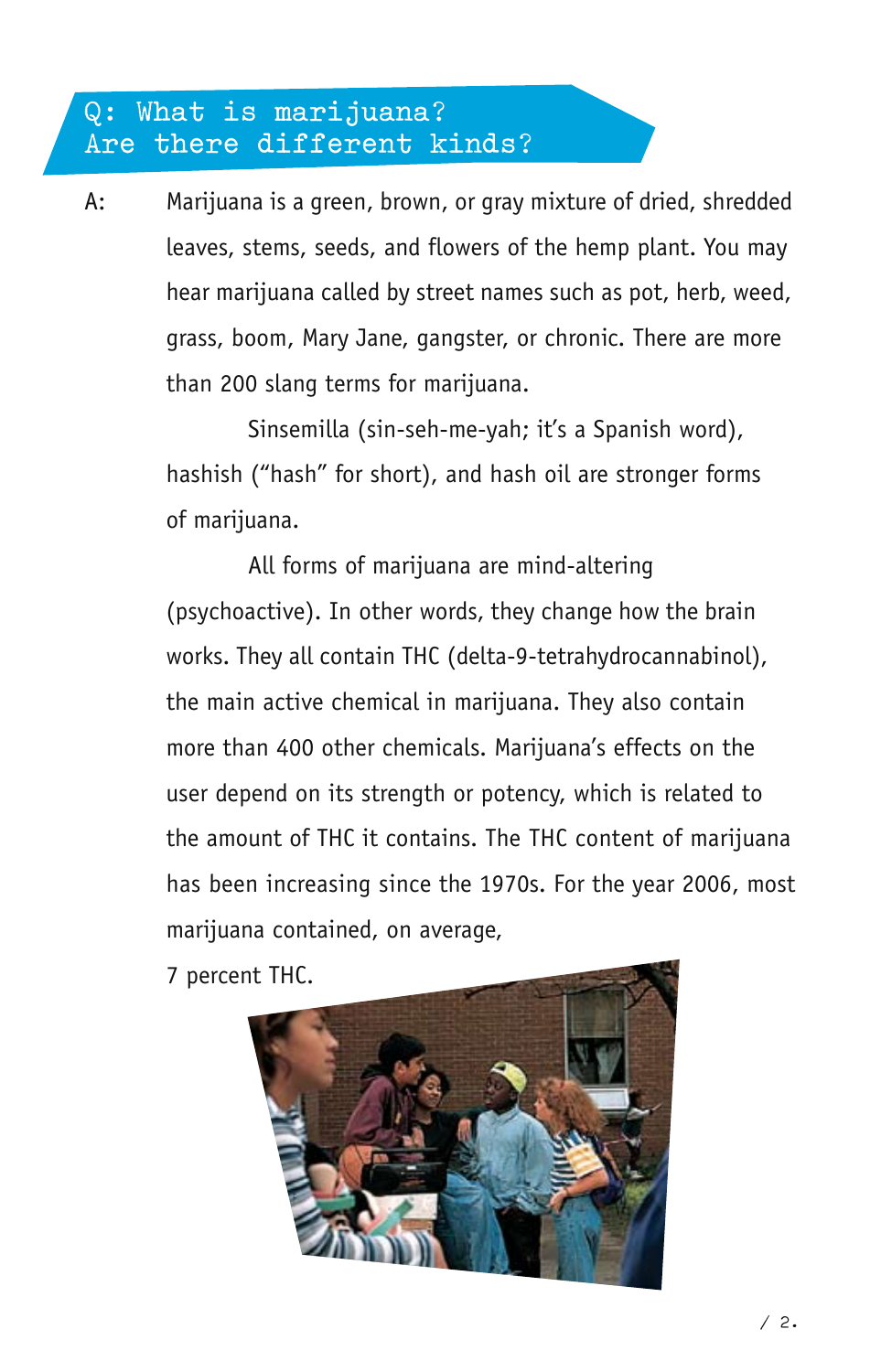# marijuana

**Most teenagers do not use marijuana. Fewer than one in five high school seniors is a current marijuana user.**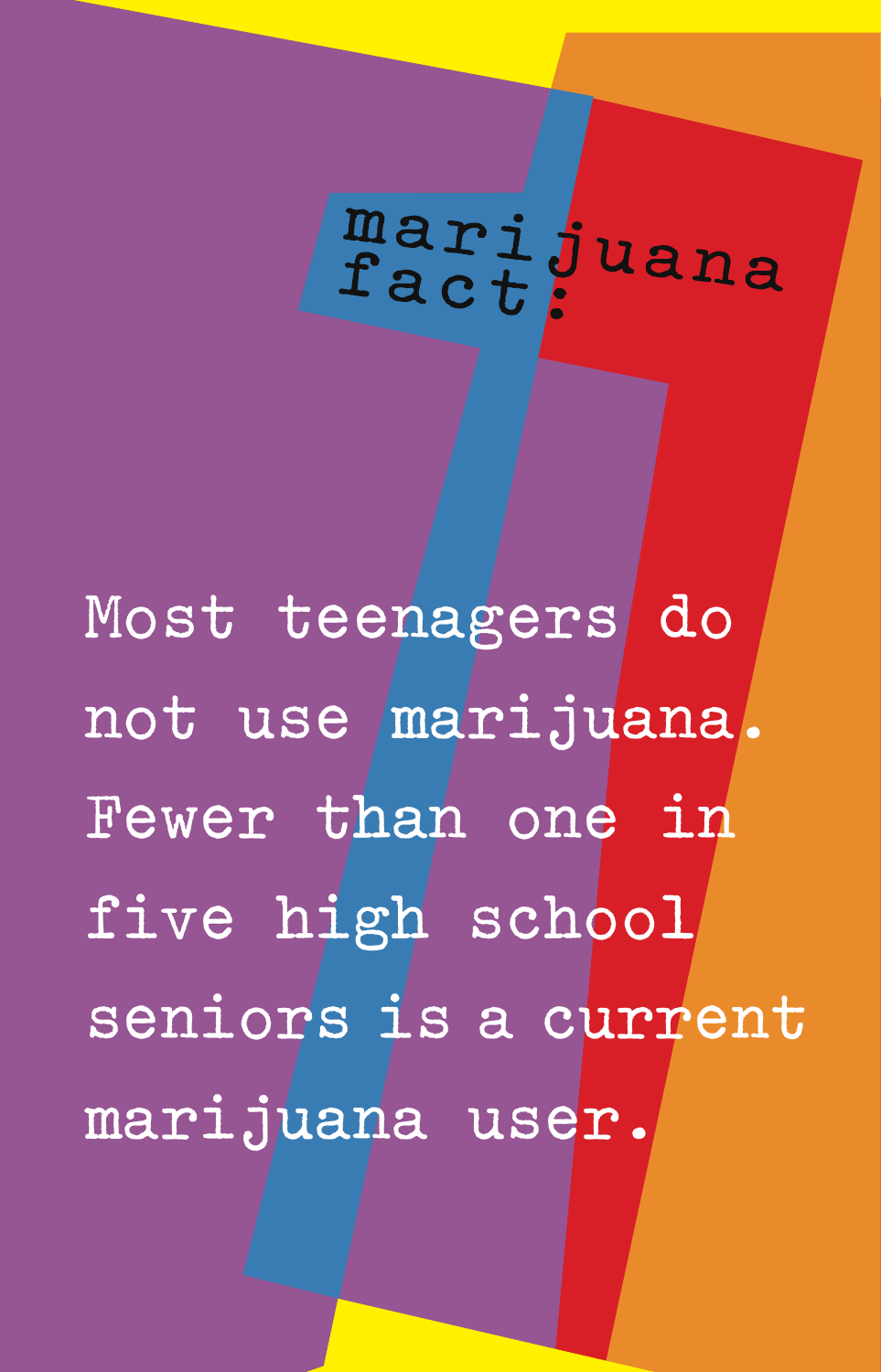**"I don't think it's cool at all and I don't see why they try to pressure it on other people."**

 — from the videotape, *Marijuana: What Can Parents Do?*

### **Q: How is marijuana used?**

A: Most users roll loose marijuana into a cigarette (called a joint or a nail) or smoke it in a pipe or a water pipe, sometimes referred to as a bong. Some users mix marijuana into foods or use it to brew a tea. Another method is to slice open a cigar and replace the tobacco with marijuana, making what's called a blunt. Marijuana cigarettes or blunts sometimes contain other substances as well including crack cocaine.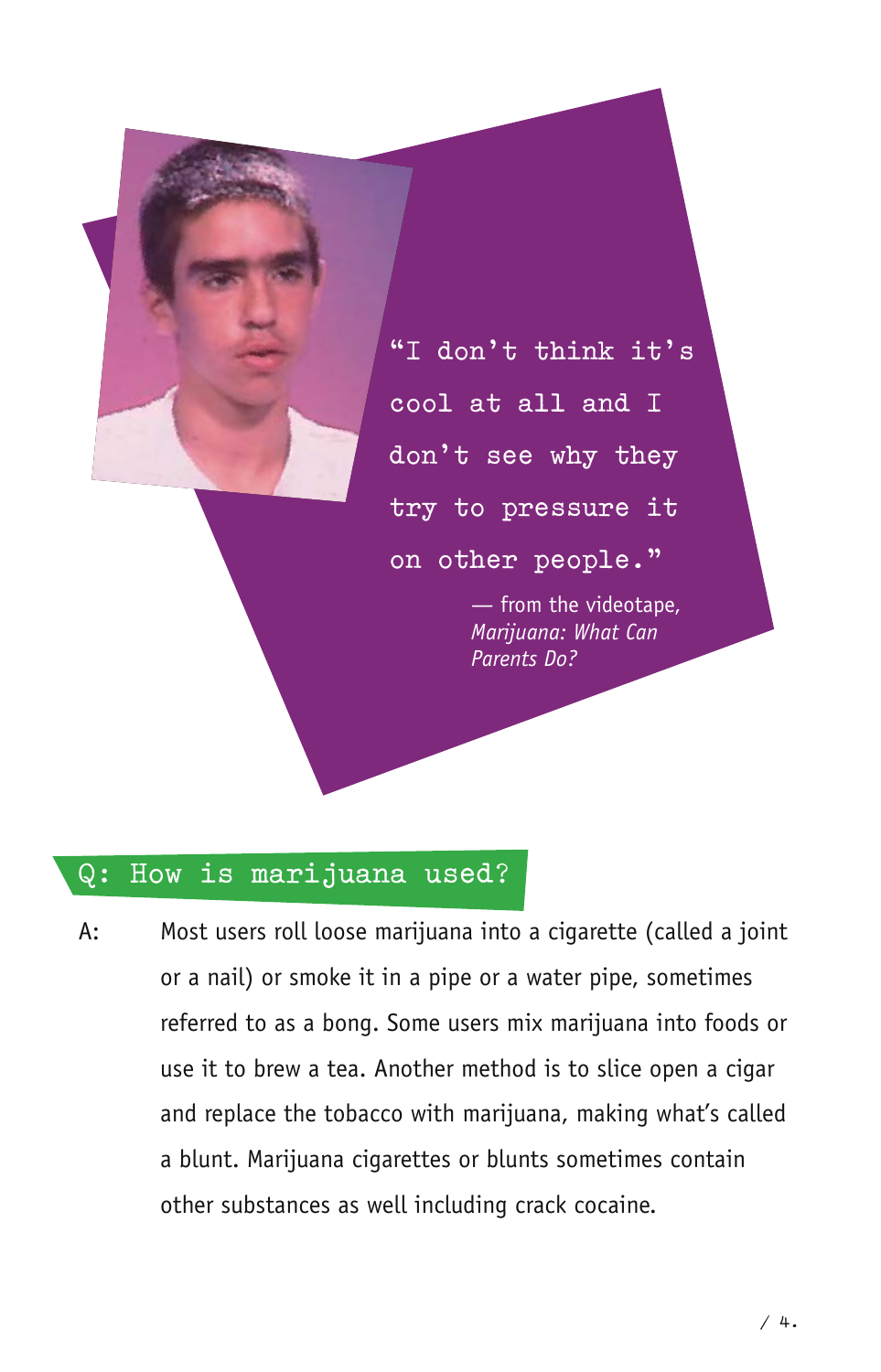### **Q: How long does marijuana stay in the user's body?**

A: THC in marijuana is rapidly absorbed by fatty tissues in various organs. Generally, traces (metabolites) of THC can be detected by standard urine testing methods several days after a smoking session. In heavy users, however, traces can sometimes be detected for weeks after they have stopped using marijuana.

### **Q: How many teens smoke marijuana?**

A: Contrary to popular belief, most teenagers do not use marijuana. Among students surveyed in a yearly national survey, only about one in seven 10th graders report they are current marijuana users (that is, used marijuana within the past month). Fewer than one in five high school seniors is a current marijuana user.

### **Q: Why do young people use marijuana?**

A: There are many reasons why some children and young teens start smoking marijuana. Many young people smoke marijuana because they see their brothers, sisters, friends, or even older family members using it. Some use marijuana because of peer pressure.

> Others may think it's cool to use marijuana because they hear songs about it and see it on TV and in movies. Some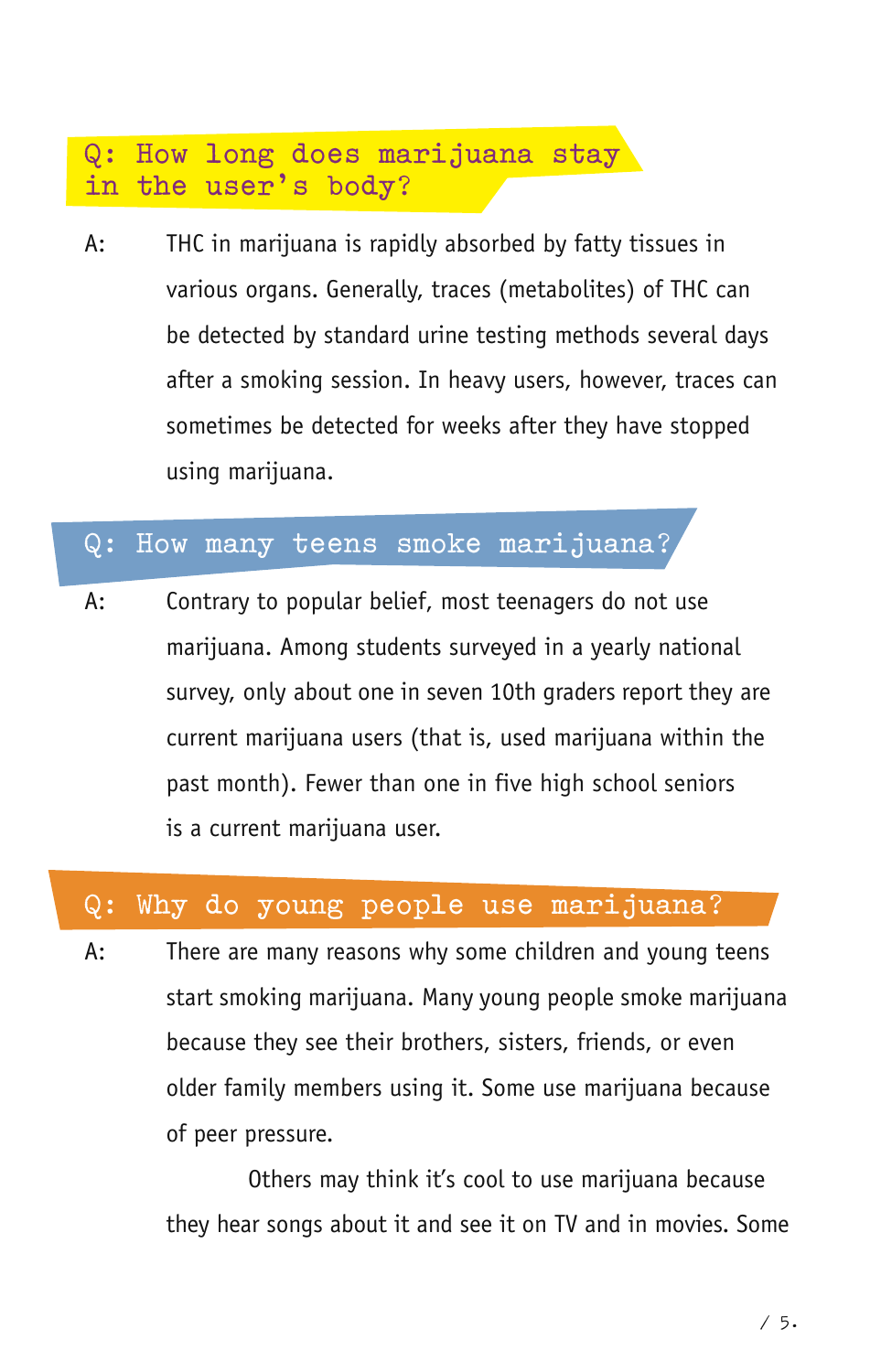teens may feel they need marijuana and other drugs to help them escape from problems at home, at school, or with friends.

 No matter how many shirts and caps you see printed with the marijuana leaf, or how many groups sing about it, remember this: *You don't have to use marijuana just because you think everybody else is doing it. Most teenagers do not use marijuana.* 

# **Q: What happens if you smoke marijuana?**

- A: The way the drug affects each person depends on many factors, including:
	- user's previous experience with the drug;
	- how strong the marijuana is (how much THC it has);
	- what the user expects to happen;
	- where the drug is used;
	- how it is taken; and
	- whether the user is drinking alcohol or using other drugs.

 Some people feel nothing at all when they smoke marijuana. Others may feel relaxed or high. Sometimes marijuana makes users feel thirsty and very hungry an effect called "the munchies."

 Some users can suffer bad reactions from abusing marijuana. They may experience sudden feelings of anxiety and paranoid thoughts. This is more likely to happen when a more potent variety of marijuana is used.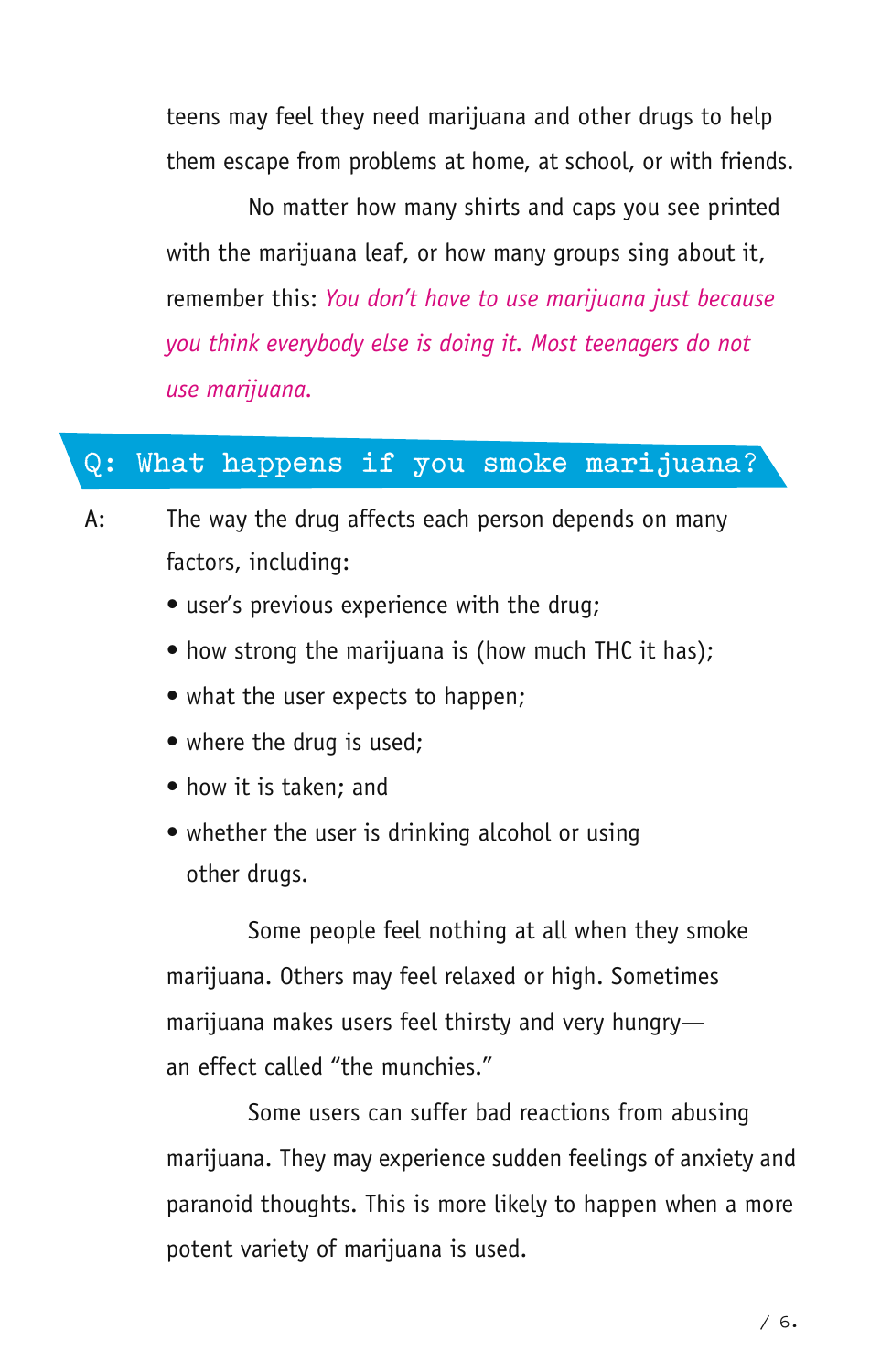# marijuana<br>fact:

**Marijuana can mess up your performance in school, sports, and other parts of your life.**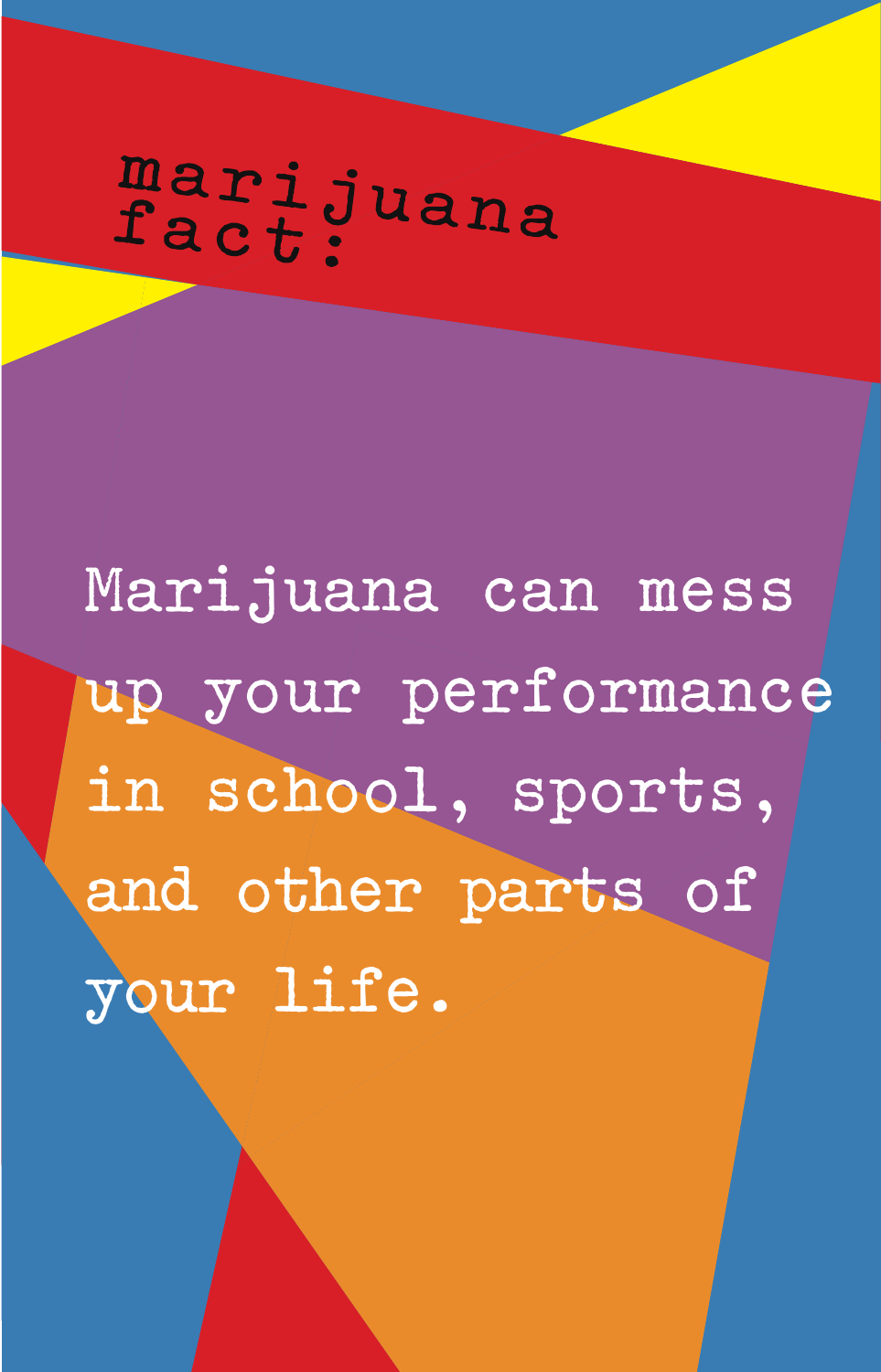### **Q: What are the short-term effects of marijuana use?**

- A: The short-term effects of marijuana include:
	- problems with memory and learning;
	- distorted perception (sights, sounds, time, touch);
	- trouble with thinking and problemsolving;
	- loss of motor coordination; and
	- increased heart rate.



**"I used to be real athletic. When I started using drugs, I just stopped playing all together 'cause I thought I had more important things to do."**

> — from the videotape, *Marijuana: What Can Parents Do?*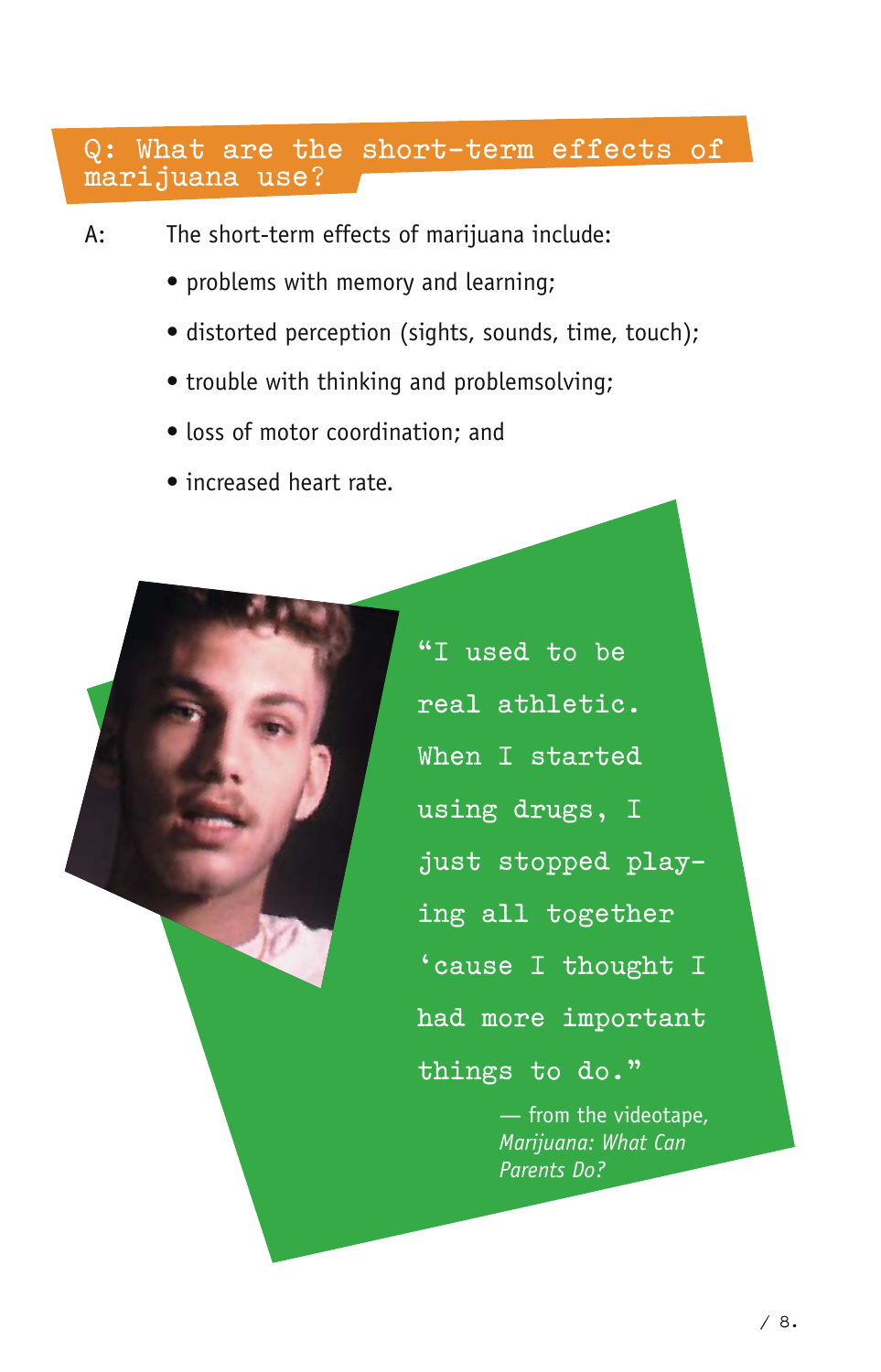Effects can be unpredictable, especially when other drugs are mixed with marijuana.

### **Q: Does marijuana affect school, sports, or other activities?**

A: It can. Marijuana affects memory, judgment, and perception. The drug can make you mess up in school, in sports or clubs, or with your friends. If you're high on marijuana, you are more likely to make mistakes that could embarrass or even hurt you. If you use marijuana a lot, you could start to lose interest in how you look and how you're getting along at school or work.

> Athletes could find their performance is off; timing, movements, and coordination are all affected by THC. Also, since marijuana can affect judgment and decisionmaking, its use can lead to risky sexual behavior, resulting in exposure to sexually transmitted diseases like HIV, the virus that causes AIDS.

### What are the long-term **effects of marijuana use?**

A: Findings so far show that regular use of marijuana may play a role in some kinds of cancer and in problems with the respiratory and immune systems.

> • Cancer—It's hard to know for sure whether marijuana use alone causes cancer, because many people who smoke marijuana also smoke cigarettes and use other drugs. But it is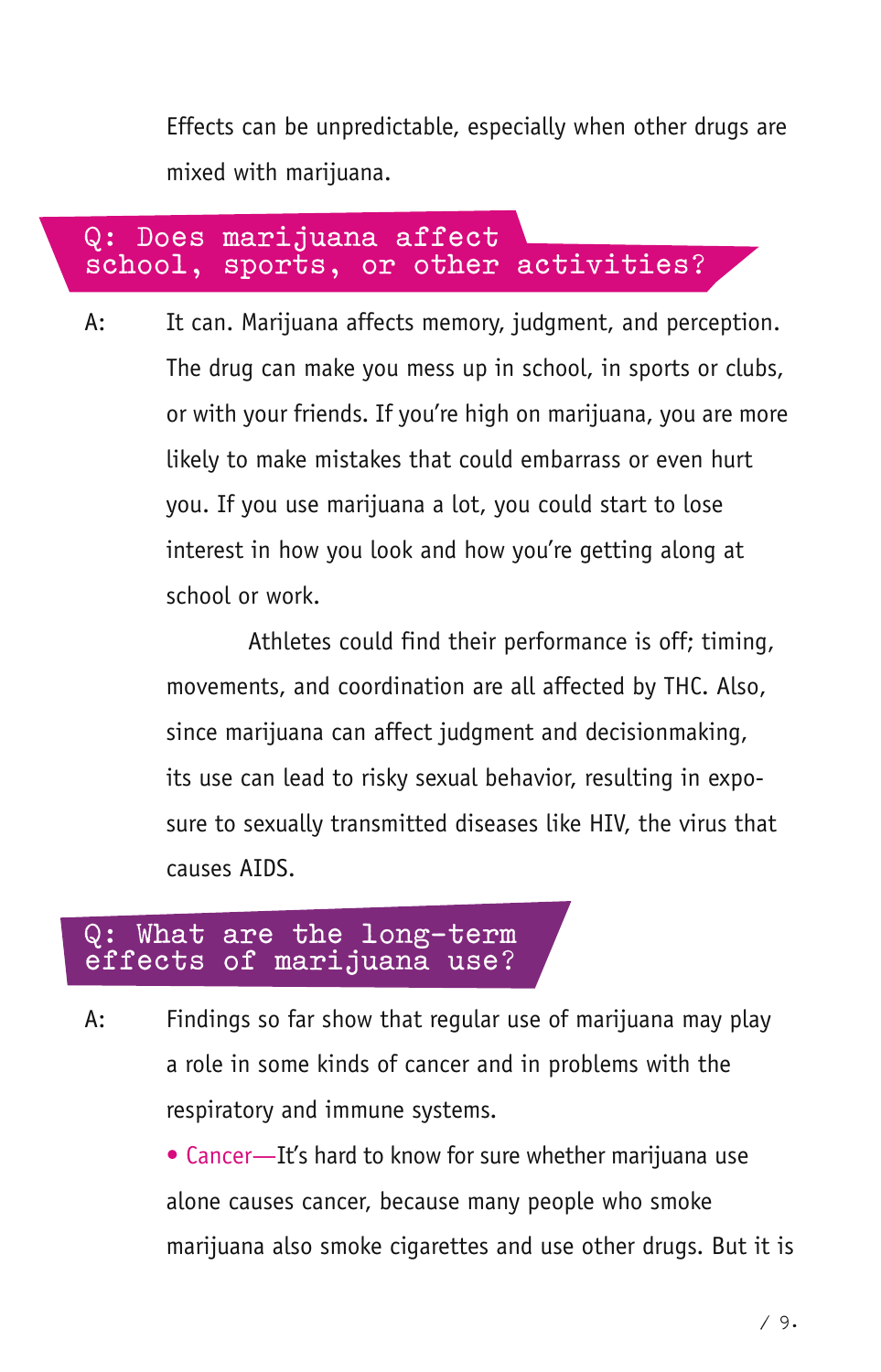known that marijuana smoke contains some of the same, and sometimes even more, of the cancer-causing chemicals found in tobacco smoke. Studies show that someone who smokes five joints per day may be taking in as many cancer-causing chemicals as someone who smokes a full pack of cigarettes every day.

• Lungs and airways—People who smoke marijuana often develop the same kinds of breathing problems that cigarette smokers have: coughing and wheezing. They tend to have more chest colds than nonusers. They are also at greater risk of getting lung infections like pneumonia.

• Immune system—Our immune system protects the body from many agents that cause disease. It is not certain whether marijuana damages the immune system of people, but both animal and human studies have shown that marijuana impairs the ability of T-cells in the lungs' immune system to fight off some infections.

## **Q: Does marijuana lead to the use of other drugs?**

A: Long-term studies of high school students and their patterns of drug use show that very few young people use other illegal drugs without first trying marijuana. For example, the risk of using cocaine is much greater for those who have tried marijuana than for those who have never tried it. Using marijuana puts children and teens in contact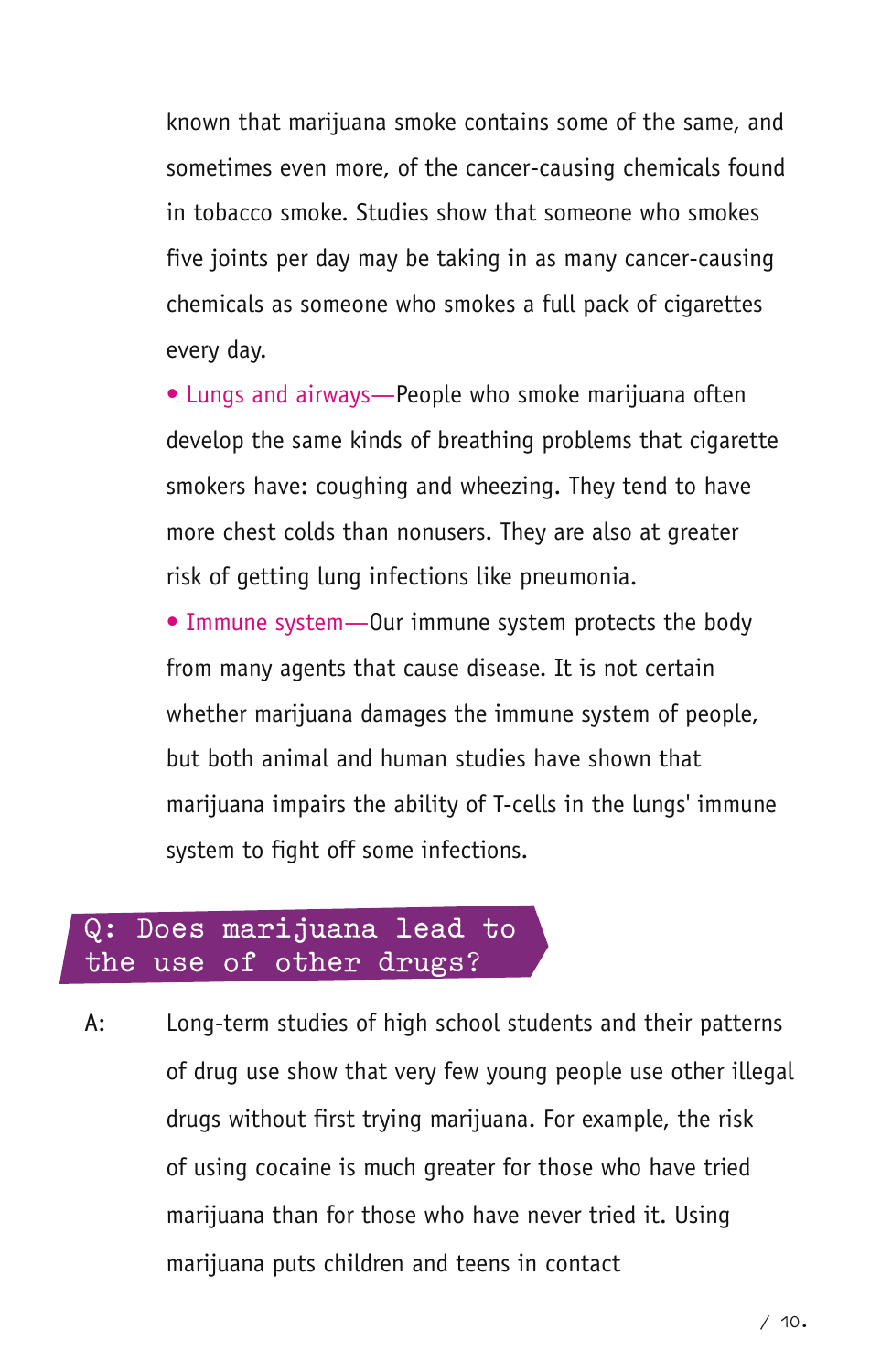with people who are users and sellers of other drugs. So there is more of a risk that a marijuana user will be exposed to and urged to try more drugs.

 To better determine this risk, scientists are examining the possibility that long-term marijuana use may create changes in the brain that make a person more at risk of becoming addicted to other drugs, such as alcohol or cocaine. Although many young people who use marijuana do not go on to use other drugs, further research is needed to determine who will be at greatest risk.

### **Q: How can you tell if someone has been using marijuana?**

A: If someone is high on marijuana, he or she might

- seem dizzy and have trouble walking;
- seem silly and giggly for no reason;
- have very red, bloodshot eyes; and
- have a hard time remembering things that just happened.

When the early effects fade, over a few hours, the user can become very sleepy.

### **Q: Is marijuana sometimes used as a medicine?**

A: There has been much talk about the possible medical use of marijuana. Under U.S. law since 1970, marijuana has been a Schedule I controlled substance. This means that the drug, at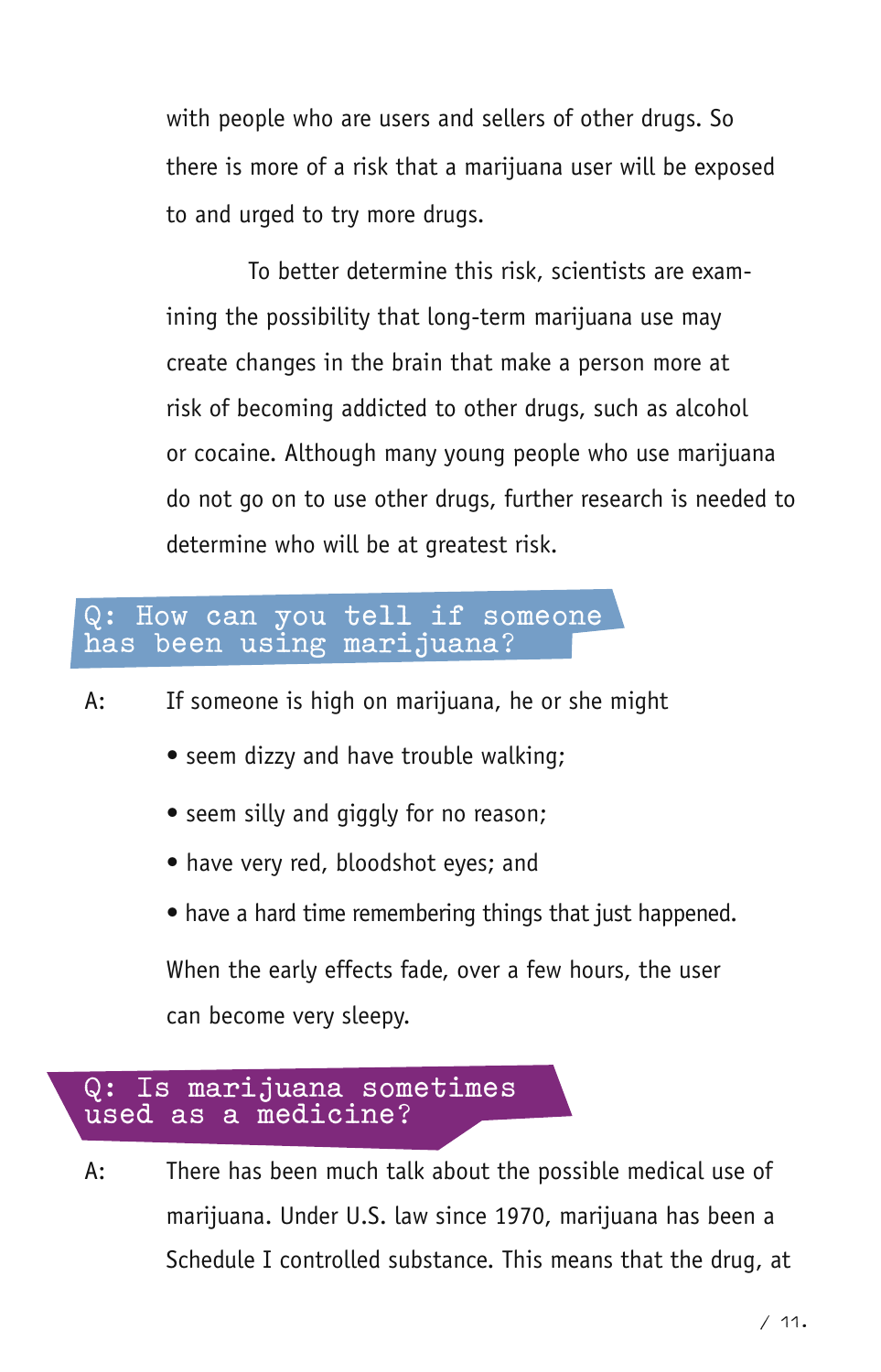least in its smoked form, has no commonly accepted medical use.

 THC, the active chemical in marijuana, is manufactured into a pill available by prescription that can be used to treat the nausea and vomiting that occur with certain cancer treatments and to help AIDS patients eat more to keep up their weight. Scientists are studying whether THC, and related chemicals in marijuana (called cannabinoids) may have other medical uses. Because of the adverse effects of smoking marijuana, research on other cannabinoids appears more promising for the development of new medications.

### **Q: How does marijuana affect driving?**

A: Marijuana affects many skills required for safe driving: alertness, concentration, coordination, and reaction time. Marijuana use can make it difficult to judge distances and react to signals and sounds on the road.

> Marijuana may play a role in motor vehicle crashes. In one study conducted in Memphis, TN, researchers found that, of 150 reckless drivers who were tested for drugs at the arrest scene, 33 percent tested positive for marijuana, and 12 percent tested positive for both marijuana and cocaine. Data have also shown that while smoking marijuana, people show the same lack of coordination on standard "drunk driver" tests as do people who have had too much to drink.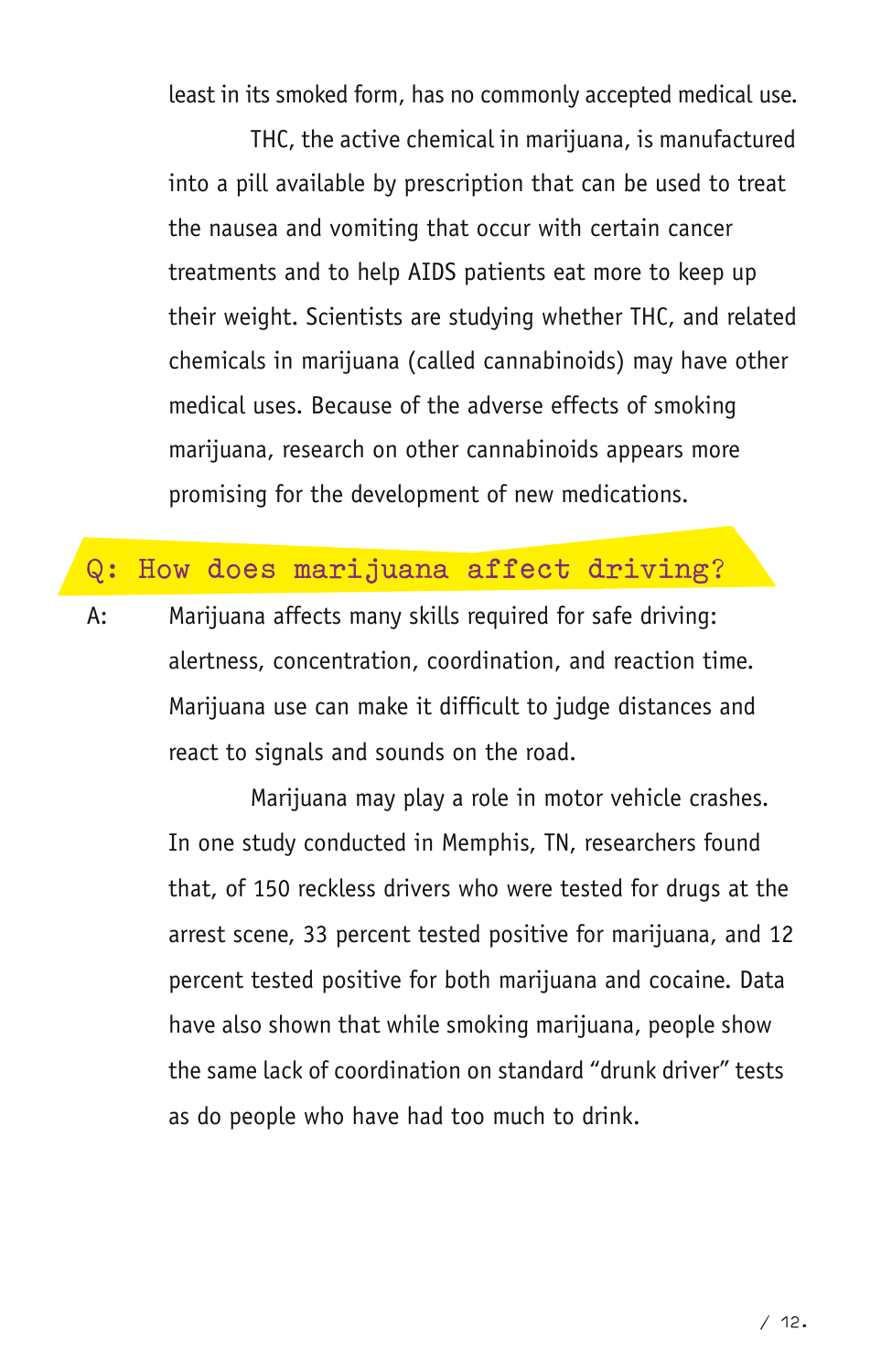# marijuana<br>fact:

**Marijuana and driving do not mix. Users often have delayed responses to sights and sounds drivers need to notice.**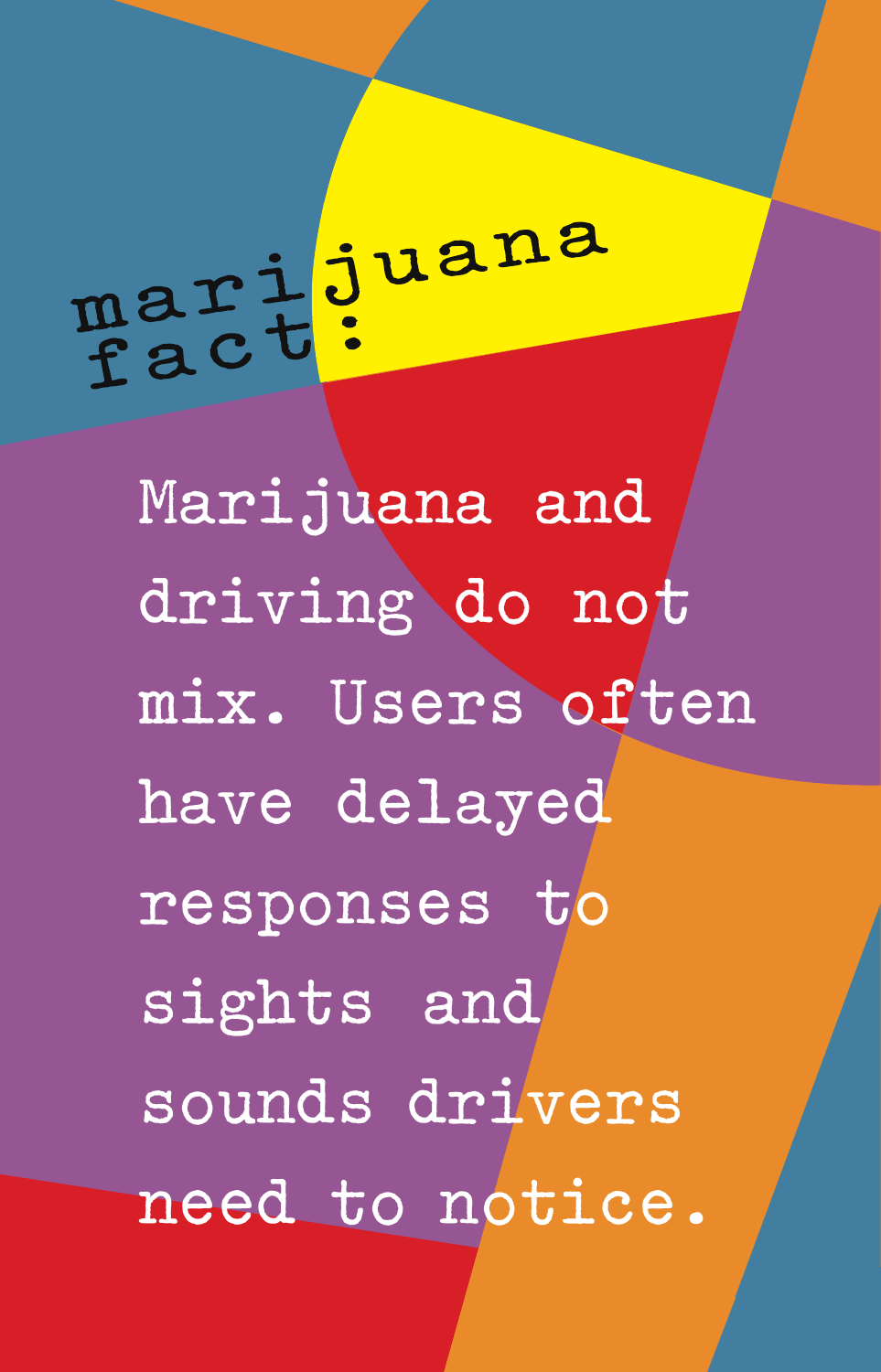## **Q: If a woman is pregnant and smokes marijuana, will it hurt the baby?**

A: Doctors advise pregnant women not to use any drugs because they could harm the growing fetus. Although one animal study linked marijuana use to loss of the fetus very early in pregnancy, two studies in humans found no association between marijuana use and early pregnancy loss. More research is necessary to fully understand the effects of marijuana use on pregnancy outcomes.

> Studies in children born to mothers who use marijuana have shown increased behavioral problems during infancy and preschool years. In school, these children are more likely to have problems with decisionmaking, memory, and the ability to remain attentive.

> Researchers are not certain whether health problems that may be caused by early exposure to marijuana will remain as the child grows into adulthood. However, since some parts of the brain continue to develop throughout adolescence, it is also possible that certain kinds of problems may appear as the child matures.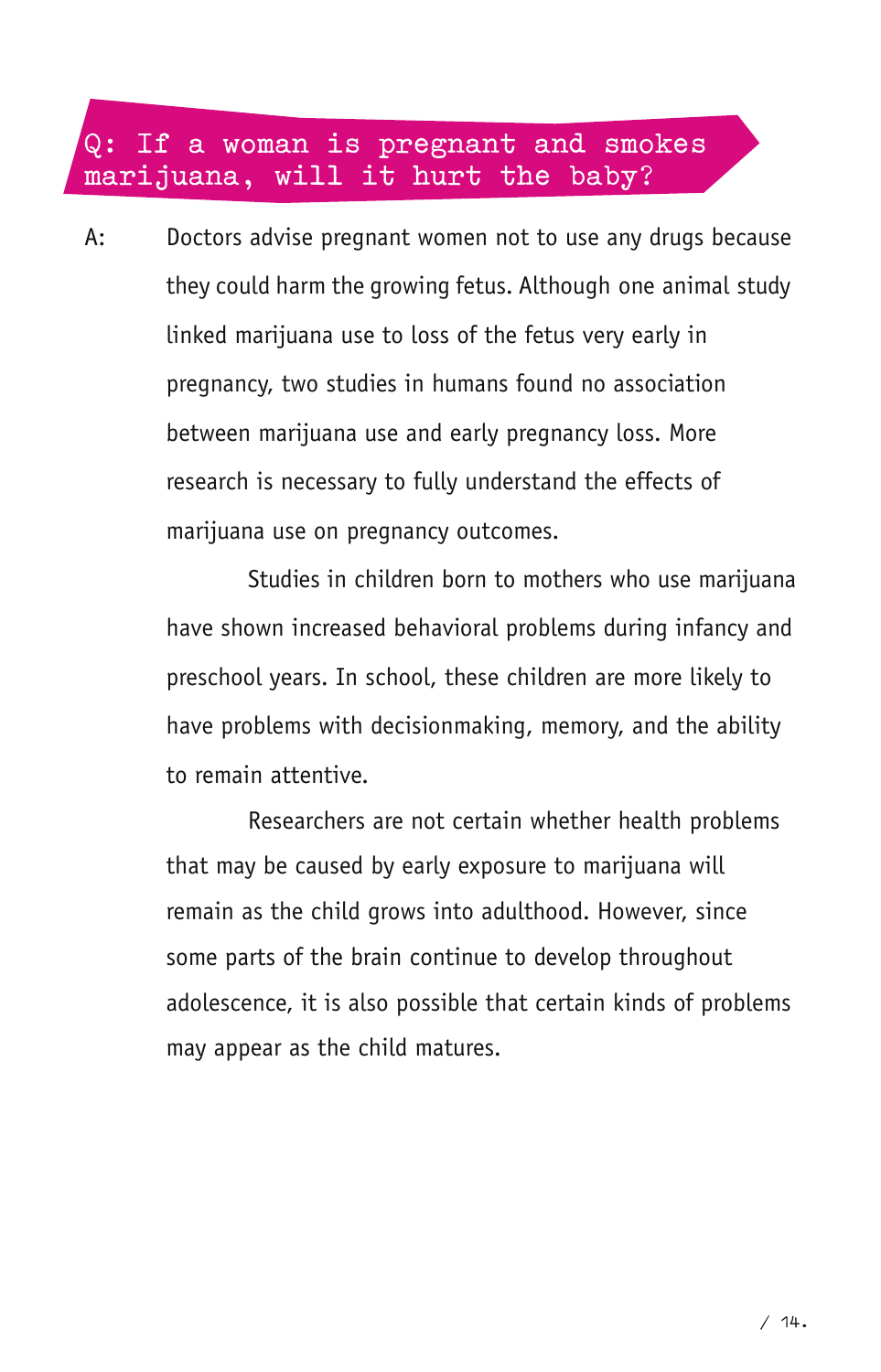

**"When I would sit down and try to figure something out it was like my brain would stop working."**

 — from the videotape, *Marijuana: What Can Parents Do?*

### **Q: What does marijuana do to the brain?**

A: Some studies show that when people have smoked large amounts of marijuana for years, the drug takes its toll on mental functions. Heavy or daily use of marijuana affects the parts of the brain that control memory, attention, and learning. A working short-term memory is needed to learn and perform tasks that call for more than one or two steps.

> Smoking marijuana causes some changes in the brain that are like those caused by cocaine, heroin, and alcohol. Scientists are still learning about the many ways that marijuana can affect the brain.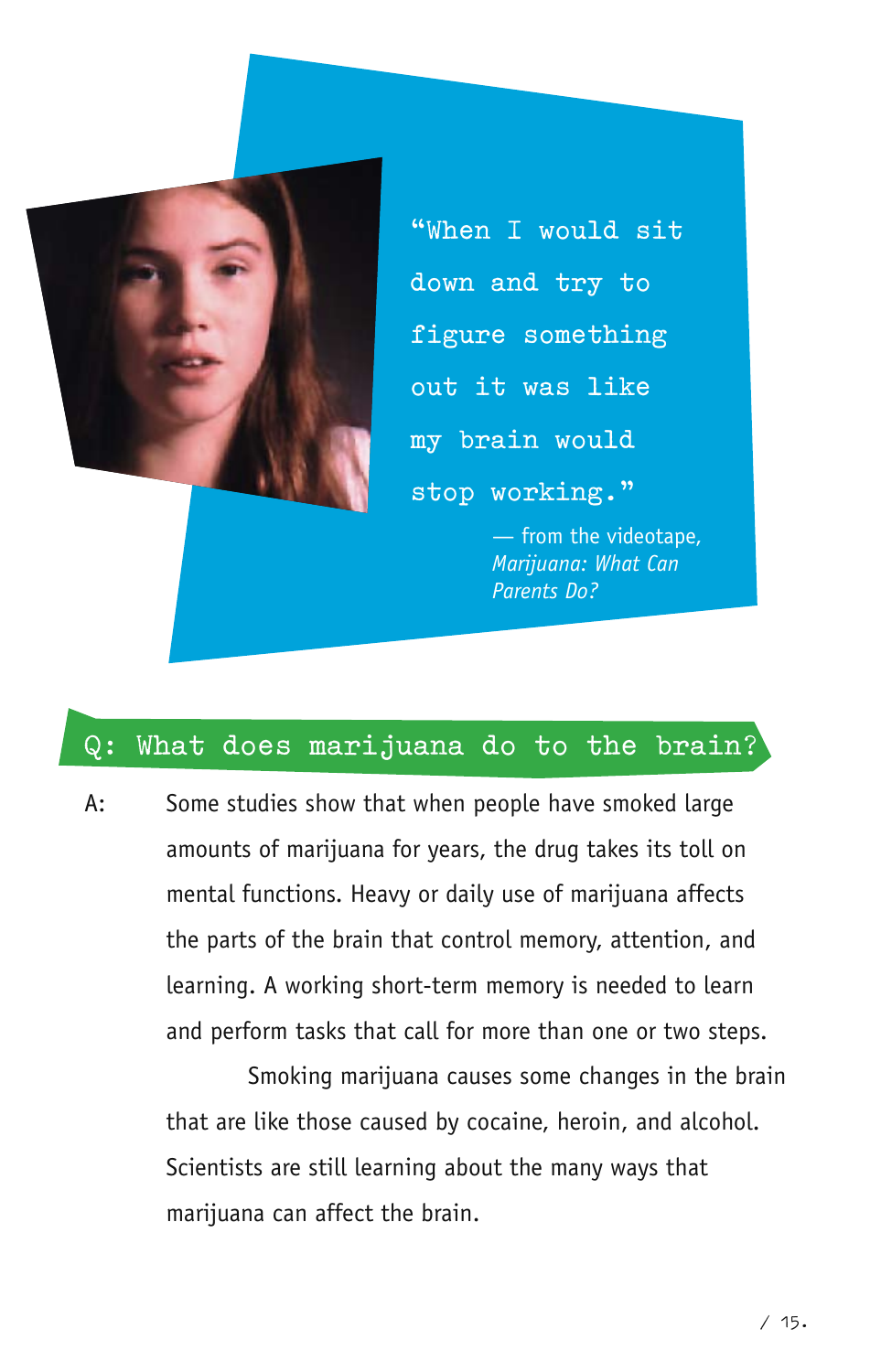### **Q: Can people become addicted to marijuana?**

A: Yes. Long-term marijuana use leads to addiction in some people. That is, they cannot control their urges to seek out and use marijuana, even though it negatively affects their family relationships, school performance, and recreational activities. According to one study, marijuana use by teenagers who have prior antisocial problems can quickly lead to addiction. In addition, some frequent, heavy marijuana users develop "tolerance" to its effects. This means they need larger and larger amounts of marijuana to get the same desired effects as they used to get from smaller amounts.

# **Q: What if a person wants to quit using the drug?**

A: In 2004, over 298,000 people entering drug treatment programs reported marijuana as their primary drug of abuse. However, up until a few years ago, it was hard to find treatment programs specifically for marijuana users.

> Now researchers are testing different ways to help marijuana users abstain from drug use. There are currently no medications for treating marijuana addiction. Treatment programs focus on counseling and group support systems. There are also a number of programs designed especially to help teenagers who are abusers. Family doctors can be a good source for information and help when dealing with marijuana problems.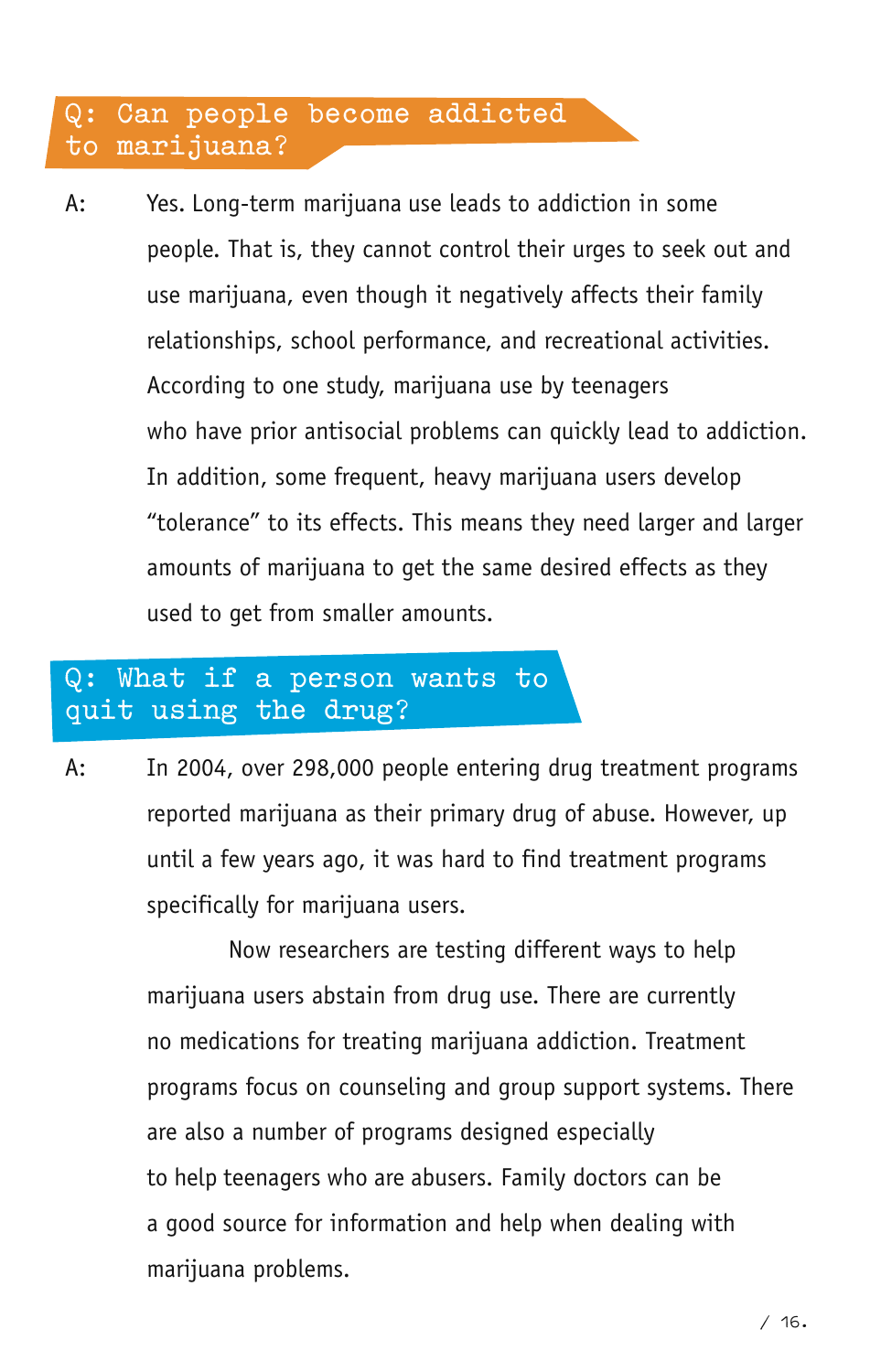**For more information on marijuana and other drugs, visit the National Institute on Drug Abuse Web site at www.drugabuse.gov, www.marijuana-info.org, or www.teens.drugabuse.gov and/or contact: National Clearinghouse for Alcohol and Drug Information P.O. Box 2345 Rockville, MD 20847 1-800-729-6686 (The TDD number is 1-800-487-4889.)**

> **This publication may be reprinted without permission.**